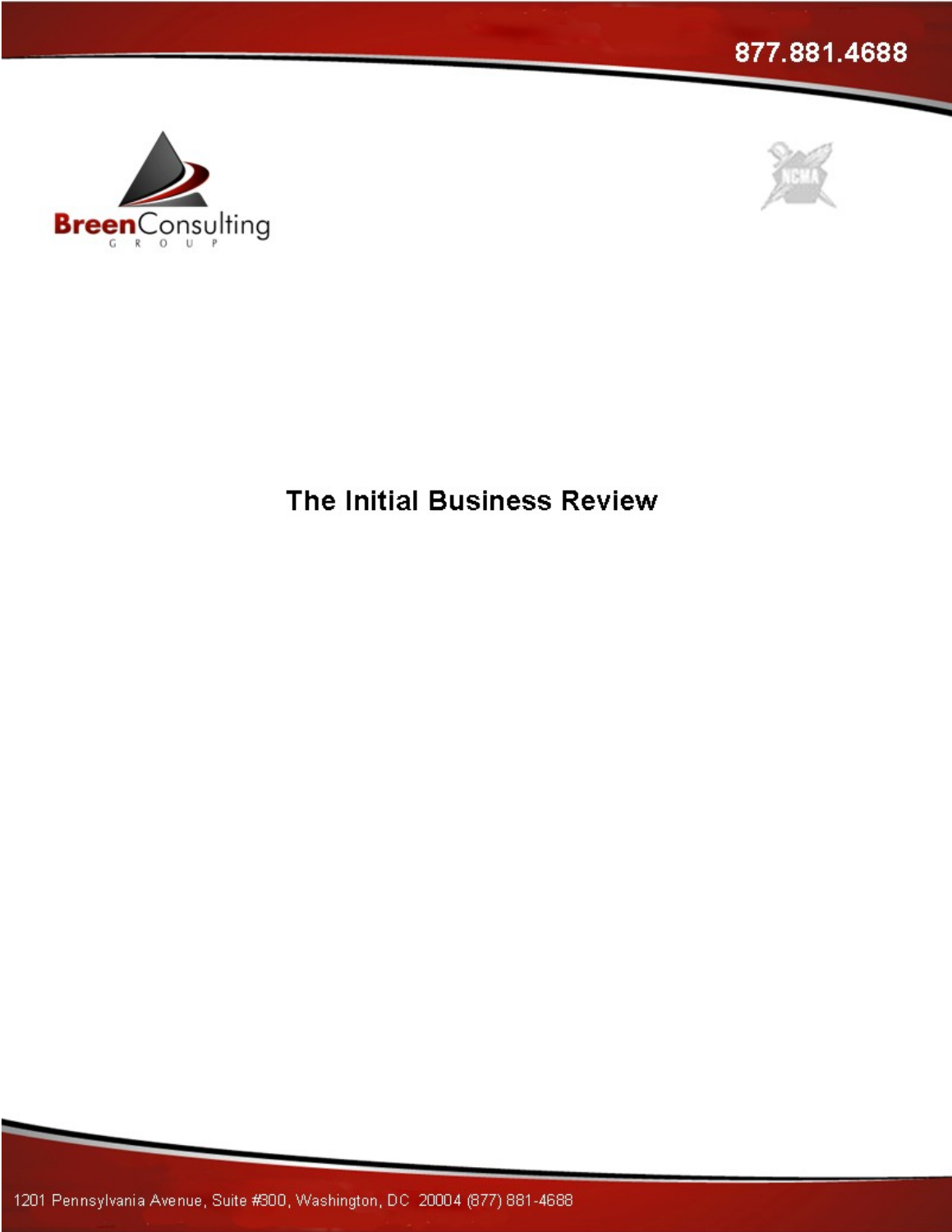#### **Table of Contents**

- **1.0 General Overview**
- **2.0 Personnel Attending the Meeting**
- **3.0 Meeting Agenda**
- **4.0 The Process**
- **5.0 Post Contract Activities**
- **6.0 Frequently Asked Questions**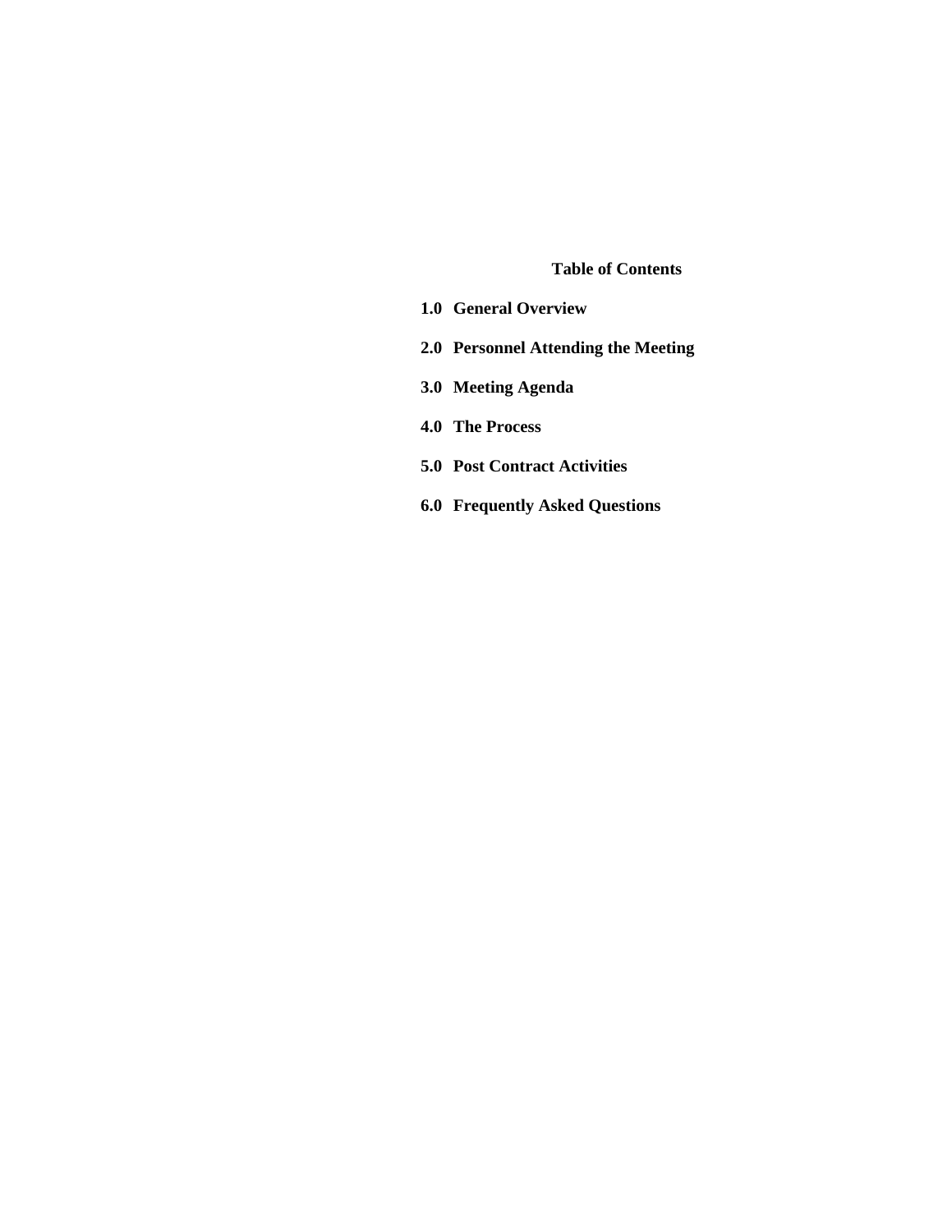## **1.0 General Overview**

As a new client for The Breen Consulting Group, your company has taken the first step to a successful government program, by retaining our firm to conduct the Initial Business Review (IBR). During The Initial Business Review we begin the processto work with your company to develop a viable government sales program that meets the needs of your company, while meeting government requirements. We highly recommend that the Initial Business Review be conducted at your facilities so that during the meeting, you have ready access to information, data, and pricing on the products and services you offer. We find this to be a crucial element to moving forward quickly, as missing information can delay the process by several weeks.

The Initial Business Review was developed by our company as a formal method of extracting information from new clients, in order to quickly and effectively:

- 1. Gain a complete understanding of our client's business operations, commercial sales practices.
- 2. Meet with client management personnel to develop strategy for government contracts, methodology, profit requirements, and operating methodologies.
- 3. Develop a communications standard of contacts within the client organization for specific areas during the development process.
- 4. Extract information needed to develop GSA / VA Multiple Awards Contract offering.
- 5. Discuss contract award process, timelines, expectations, and requirements.

### **2.0 Personnel Attending The Meeting**

At the Initial business Review, at minimum, we like the Senior Staff to attend (at least the first 45 minutes), as well as any staff that will be assigned to this project. Senior management should have a good idea as to the process, assist in strategy discussions, be aware of information discussed, and be participative in the entire process. The IBR will typically last between two and four hours, depending on the thoroughness of the information required, the difficulty of the offering, and the questions posed at the meeting.

### **3.0 Meeting Agenda**

An agenda of the meeting has been attached to this document. Please review prior to the meeting

### **4.0 The Process**

As presented in our original presentation, our average time from Presentation to Contract award is normally 65-75 days depending on scheduling, information received, and timing. Following the Initial Business Review, we will return to our offices and develop a draft offering for your company. During the Initial Business Review, we will schedule the Draft Review, typically within  $5 - 7$  day. During the Draft Offering Review, we will go over the entire offering we have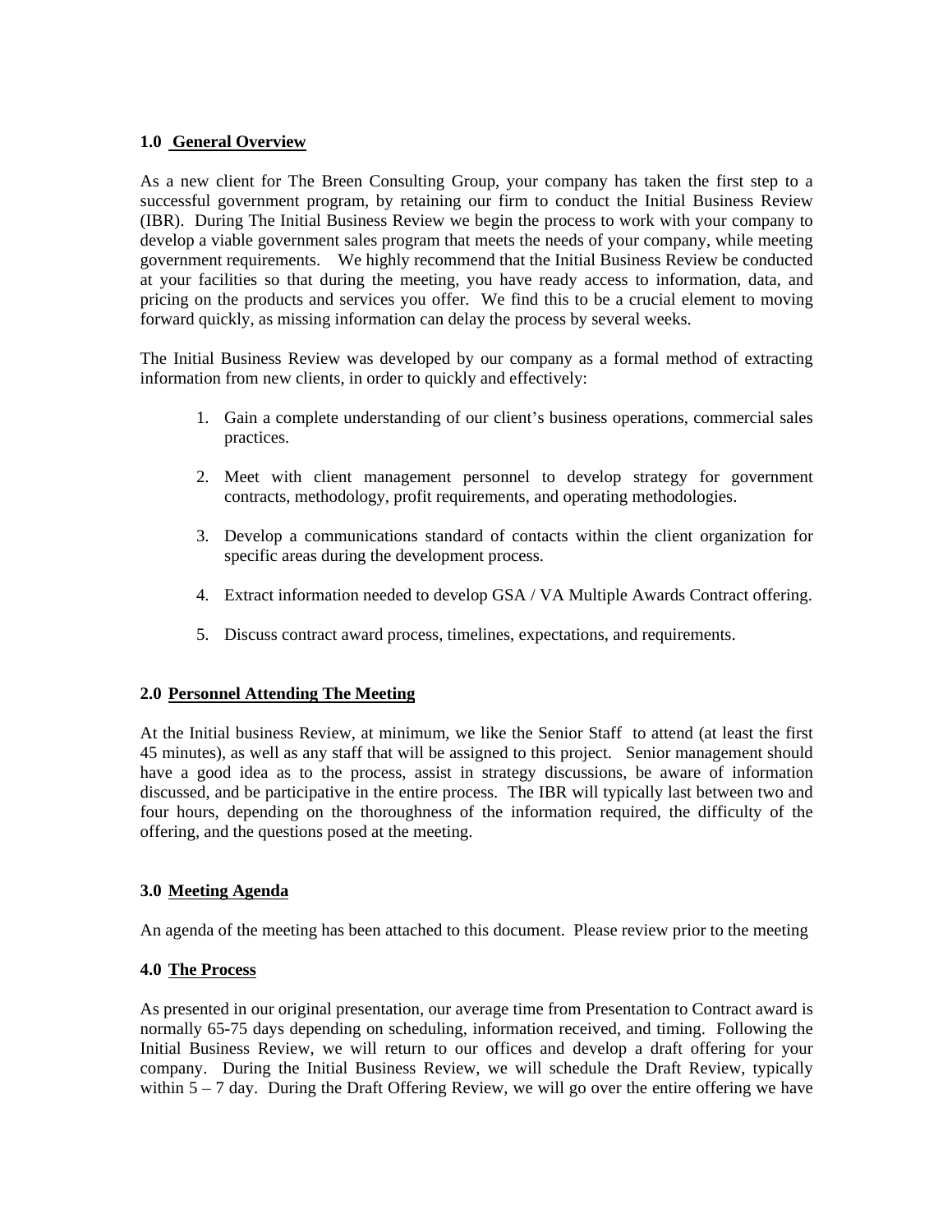prepared on your behalf, review pertinent contract clauses, and make our team available for questions/counsel on several issues.

Once we have completed the draft offering review, we will schedulea date to present your offer to the GSA. While presentation is not required, we find that presenting an offer speeds up award time. As such, when completed your offer will be formally presented to the GSA within days of completion. After the offer is presented, there is typically several weeks of review, clarifications, and discussions prior to the GSA making a determination that the offer as presented represents a value to the government. Once such a determination has been made, the government will make an appointment with us for final negotiations of your contract. During final negotiations, they will review certain aspects of the contract, and try to negotiate better terms. As your advocate, The Breen Consulting Group negotiates the contract on your behalf to award.

Once the final negotiations have taken place and the Final Proposal Revisions submitted, the entire package then goes to a management review within the GSA /VA to ensure all is correct. We find this review takes 1-2 weeks depending on the schedules of the reviewers. From that point, your contract is awarded.

# **5.0 Post Contract Activities**

After your contract is awarded, there are several marketing requirements that have to be completed within the first 30 days following award, in order to comply with your contract. All of these requirements have been covered in your agreement with Breen & Associates, and our firm will complete these within the timeframe allotted. Thus, the service package presented to you is comprehensive and complete, with no hidden fees or costs.

### **6.0 Frequently Asked Questions**

- 1. How long does it take to get under GSA / VA contract? Our average timeline in 2008 has been 72 days from time of presentation to the GSA
- 2. What is your payment structure for services? the payment structure is laid out in the agreement with your company. We charge an initial fee to develop your contract offering and attain a GSA / VA contract. This fee is broken into two performance payments (the first due at the IBR, the second due at the offering review. After award, all sales, marketing, and contract management fees are in the form of sales commissions based on the billed invoicing to the government (If you choose the Sales Representation Option)
- 3. As far as support, what do you need from us during the pre-contract period? Our program was designed to be as painless as possible. As such, we act as youradvocate throughout the entire process. It is important that we receive as much information as possible for the Initial Business Review (outlined in the Required Information Communication sent to you). From that point forward, we develop the offering, review it
- with you, present it on your behalf, and negotiate it to successful award.<br>4. How much revenue can my company expect form this contract? Quite frankly, the amount our clients get once under contract varies widely depending on several factors. However, as a rule we do not offer sales and marketing services to clients who we feel cannot achieve a minimum of \$2 million per year in sales.